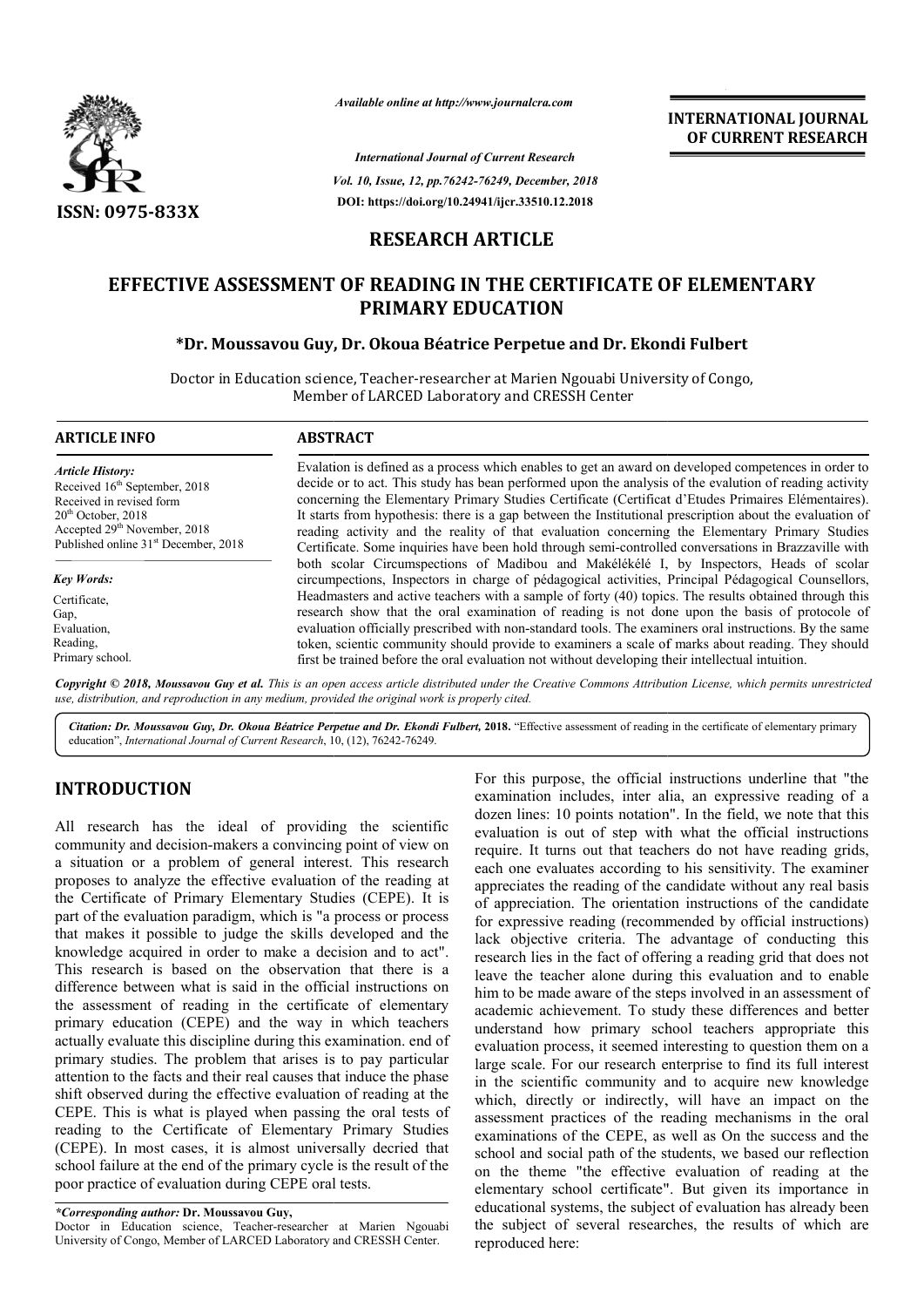According to De Ketele (2006) evaluation is "a measurement, an assessment, using criteria, of the achievement of the objective or the degree of proximity of a production to a standard". For Scriven (2009), "the evaluation must be a means of training the student and no longer a means of information to multiple destination". Above all, it is a means by which the teacher can judge the effectiveness of the means used to achieve the objectives. According to several researchers Allal, (2007); Cardinet, (1975); Figari, (2001); Roegiers, (2004), Scallon, (2004), Tardif, (2006), the evaluation of learning is considered as "a complex process that leads the teacher to make a professional judgment about the skills developed by students in order to to make an educational or administrative decision and to communicate this judgment to different addressees". Raphaël Nky (2004) focuses on the place of evaluation and the role it plays in the Congolese education system. Here, the author focuses on the determining role and the real place of the evaluation policy in our school system by putting more emphasis on the operation of the entrance exam in the sixth in its dynamics of school flow management. at the beginning of the secondary cycle, and not on the actual assessment that may be the source of the students' failure in this examination. Thus, in light of this work and taking into account all of the findings listed above, our research question is expressed as follows: What reading assessment practices are adopted by teachers of primary school during oral examinations of the certificate of elementary primary education (CEPE)?

This research question led us to formulate the following general hypothesis: Primary school teachers do not adopt normative practices of reading assessment in oral examinations of primary school certificates. From this general hypothesis follow two operational assumptions.

Operational assumptions:

- 1. Primary school teachers evaluate reading without a prescribed protocol. They use their mood during the CEPE oral exams (variable 1).
- 2. Primary school teachers evaluate reading according to their subjectivity (variable 2).

To verify these hypotheses, we used a methodological work that consisted of semi-structured interviews with leaders and teachers to gather a set of comments on the actual practice of oral evaluation at the CEPE. If our previous research has led us to take a general interest in primary school teaching practices, our current work questions the notion of reading assessment in four subsequent chapters. After this introduction with the problematic elements of this research, chapter two will be devoted to the methodological approach, chapter three to the presentation and analysis of the results, chapter four to the synthesis and discussion. Finally, in conclusion, we will highlight the main findings of our research by analyzing the consequences of future research.

# **MATERIALS AND METHODS**

To carry out our investigation, we limited our scope of data collection on the administrative radius of two school districts in the school department of the city of Brazzaville. This is the Makélékélé I school district and the Madibou school district. Our qualitative survey focused on a documentary analysis focusing on the analysis of organic texts, statistical documents,

various memos and many other documents related to the holding of sessions of oral reading tests at the CEPE. This analysis was based more on the theme: "The layout of the evaluation protocol". This survey also included semi-structured interviews with a sample of 2 ICCS, 9 ICAP, 10 CPP, 10 school principals and 20 active teachers. These interviews were also extended to 5 teachers: 1 inspector, 1 educational consultant and 3 retired teachers working in private schools. With them, we sought to know a little more about their experience on the management of oral tests of the CEPE. We therefore targeted 56 teachers for our survey. However, of the 56 teachers selected, 16 declined our exchange request. 40 responded favorably.

Thus, the results obtained are represented in the following table:

**Table 1. Participants in our survey**

| Participants                                |   |
|---------------------------------------------|---|
| <b>ICCS</b>                                 | 2 |
| ICAP                                        |   |
| <b>CPP</b>                                  | 5 |
| Director of Schools                         |   |
| Active teachers                             |   |
| Retired teachers working in private schools |   |
| Total                                       |   |

In accordance with this choice, each teacher was met for an interview lasting 50 to 60 minutes.

To do this, our survey was conducted around four themes:

- 1. Personal and professional background: this theme allowed us to know the identity of the interviewees; their seniority, their professional background, their functions and grades.
- 2. The provision of an evaluation protocol: this theme informs us about the existence of regulatory texts and the relevance of their administrative scope.
- 3. The use of evaluation tools: this theme allowed us to know and understand the evaluation criteria used to validate candidates' performances and their interpretation.
- 4. Support and training received: this theme was used in the context of examining the professional status of examiners in relation to the exercise of their role as examiners of oral tests at the CEPE.

Thus, in view of the study population (40 respondents), we opted for a qualitative study using documentary analysis and semi-structured interviews.

#### **Semi-directive interview**

Thus we conducted interviews with 40 teachers including:

- 2 Inspectors Head of School District (ICCS);
- 9 inspectors responsible for educational activities (ICAP);
- 10 Principal Pedagogical Advisers (CPP);
- 20 active teachers;
- 5 retired teachers working in private schools.

Our exchange during the semi-direct interview focused on the following topics:

- The personal and professional journey.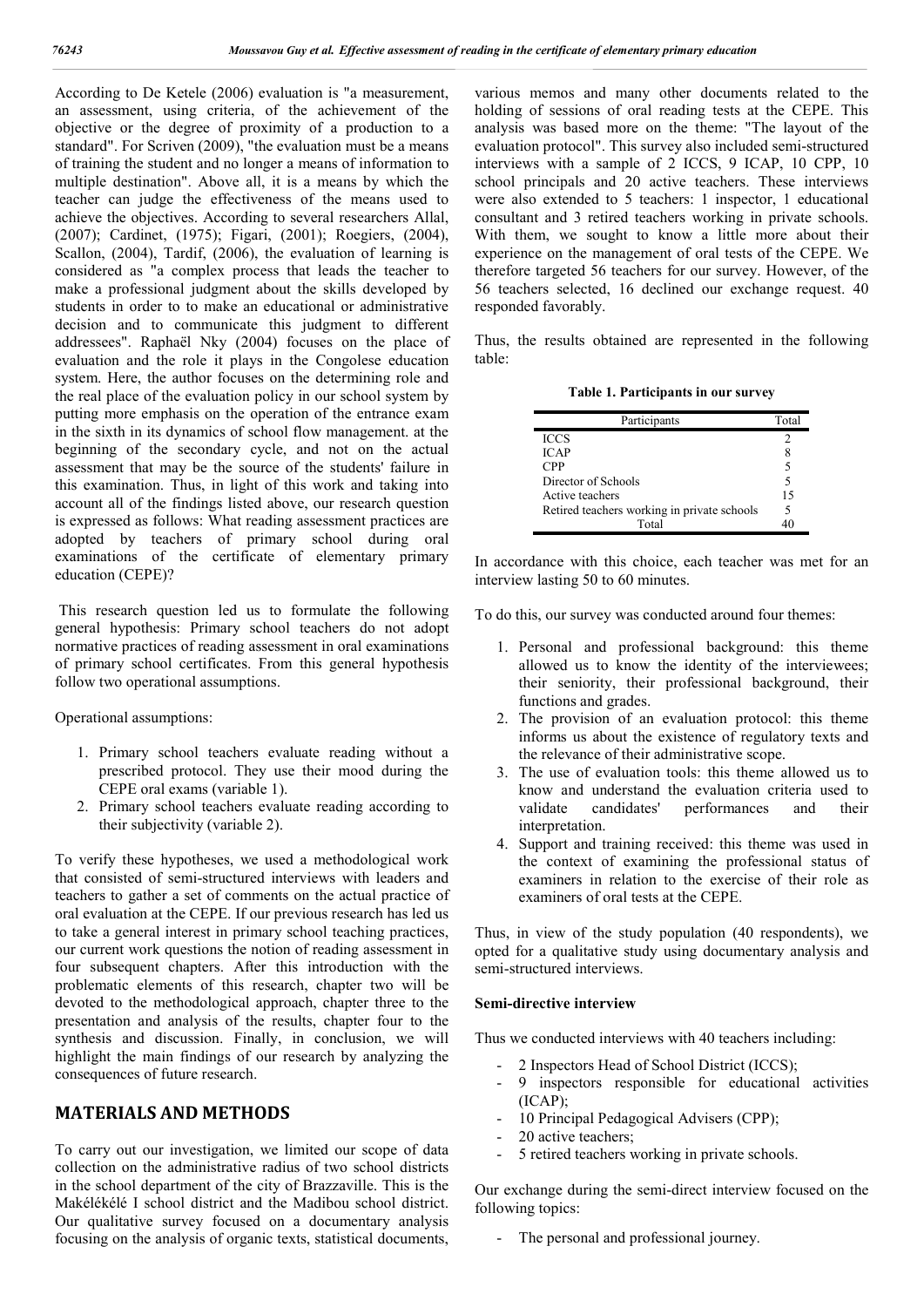- The provision of an evaluation protocol in general.
- The use of evaluation tools: criteria for assessing the performance of candidates.
- The support and training received to perform the role of examiner of oral tests of the CEPE.

It should be noted, however, that in order to have the ease of presentation and easy analysis of the results obtained, the "Teachers" corpus has been divided into three categories, namely:

- The category of supervisors constituting the class of primary school inspectors;
- The category of supervisors grouping the principal pedagogical advisers and the school principals;
- The category of teachers containing the active teachers of the public and private schools maintained.

#### **Presentation and analysis of the results**

**Results and Analysis of the Literature Review of the Layout of an Evaluation Protocol**

#### **Table 2. Document analysis grid**

| Themes                | Spécifications                               | Appréciation |
|-----------------------|----------------------------------------------|--------------|
| Provision<br>of<br>an | School Act                                   |              |
| evaluation protocol   | Decrees on the organization of the CEPE      |              |
|                       | Memoranda implementing official instructions |              |
|                       | Evaluation protocol regulating the policy of |              |
|                       | assessment of learning achievements          |              |
|                       | Specific guidance texts related to practical |              |
|                       | evaluation methods on reading at the CEPE    |              |
|                       | Texts appointing examiners                   |              |

1: exists; 2: Does not exist

This documentary study grid highlights the theme by which we analyzed the different documents that constitute the official evaluation protocol commonly used during CEPE reading sessions. As we have detailed on the documentary study methodology, a number of documents have been targeted. These included: the school law, the decrees concerning the organization of the certificate of elementary primary education (CEPE), memos, circulars and statistical booklets. For example, when we did not find a document related to our theme, we gave it a score of "2" corresponding to the rating "Does not exist". Based on this table, we can notice that the majority of documents consulted related to the regulation of the conduct of CEPE exam sessions exist; except for the assessment protocol for the assessment of prior learning, which, however fundamental in carrying out an evaluation session, does not exist. However, those that exist are more related to the administrative aspect of holding CEPE written test sessions and do not provide practical guidance for examiners. That is to say, the few texts that deal with the organization of oral tests are simply limited to the dimension "instructions for the administration of the tests" but do not, however, focus on the behavior or attitude that must be the examiner against the criteria for rating the performance of candidates. There is thus deformity or denial of the norms of a criterion-referenced or normative evaluation in the prescription conveyed by the organic texts in force. In fact, even during the interviews, we heard statements like: "There is no official national scorecard. Each constituency gives itself a scale by literally respecting the thresholds of 4 for the bad grade and 8 for the best or good note in oral reading at the CEPE ". It is as much a recognition here that our calculation was justified and

seems to find confirmation through the results presented in the document analysis grid above. For all six (6) specifications, the score of 1 would mean that the document prescribing the CEPE oral reading assessment standards does exist. However, it appears here that the fundamental document of the evaluation translating the policy of assessment of learning achievements is note 2; rating well below average. This indicates that the document is non-existent or not at all known by the users of the regulatory texts. This revelation induces de facto a formal defect in the regulation of the holding of the sessions of academic achievements in general and particularly the oral tests on reading at the CEPE. Not only is there a defect in form, the use or the interpretation that one makes of the few texts speculating on the prescription of the oral reading of the CEPE is somewhat so biased. Because, the school administration is one and not multifaceted so that each school district circumscribes its docimology to its size and according to its moods, that evaluative understanding of the value to be given to the performance of candidates for oral tests of the CEPE remains an asset cut at its convenience. For more confirmation of our initial affirmations in our problematic (our speculations), these observations are analyzed in connection with the opinions from semi-structured interviews with teachers. These results will then be discussed in the light of the critical review of the literature that we presented in the second chapter of this work.

#### **Results and analysis of the semi-directive interview**

At this level of presentation and analysis of the results, we are interested in the way in which the teachers proceed to evaluate the academic achievements in general and more particularly the oral tests of readings with the CEPE.

#### Theme 2: The provision of an evaluation protocol

Our first concern was to know if at all the sessions of evaluation of the learning achievements, they exploit an evaluation protocol called also evaluation protocol, which makes it possible to make the assessment of the acquired educational achievements by the learners. On this point, 31 respondents out of 40 acknowledged the lack of an institutional evaluation framework that allows the performance of learners to be properly assessed. 5 out of 40 respondents acknowledged the existence of such a document. 4 out of 40 respondents were "no opinion" and are to be classified as those who did not recognize the existence of a learning assessment protocol. However, in orienting our understanding of the meaning of the protocol referred to here, we found that some opinions are contradictory to the usual reality of the document "Assessment Protocol for Learning Achievement". Many of the interviewees understood this as the set of documents that regulate the conduct of an examination. Others, on the other hand, have understood it as a single document that describes the entire policy of assessing educational attainment in the Congolese education system. In view of this contradiction, it must be stated that the document made available to the examiners enjoys a plural interpretation. As we pointed out in the literature review, there is really no established framework that explains the normative protocol for assessing learning achievement in our country. Once again, we note that there is deformity or denial of what is prescribed on the assessment of academic achievements during the oral test of reading at CEPE. Therefore, we note that there is the lack of an established framework for the assessment of learning outcomes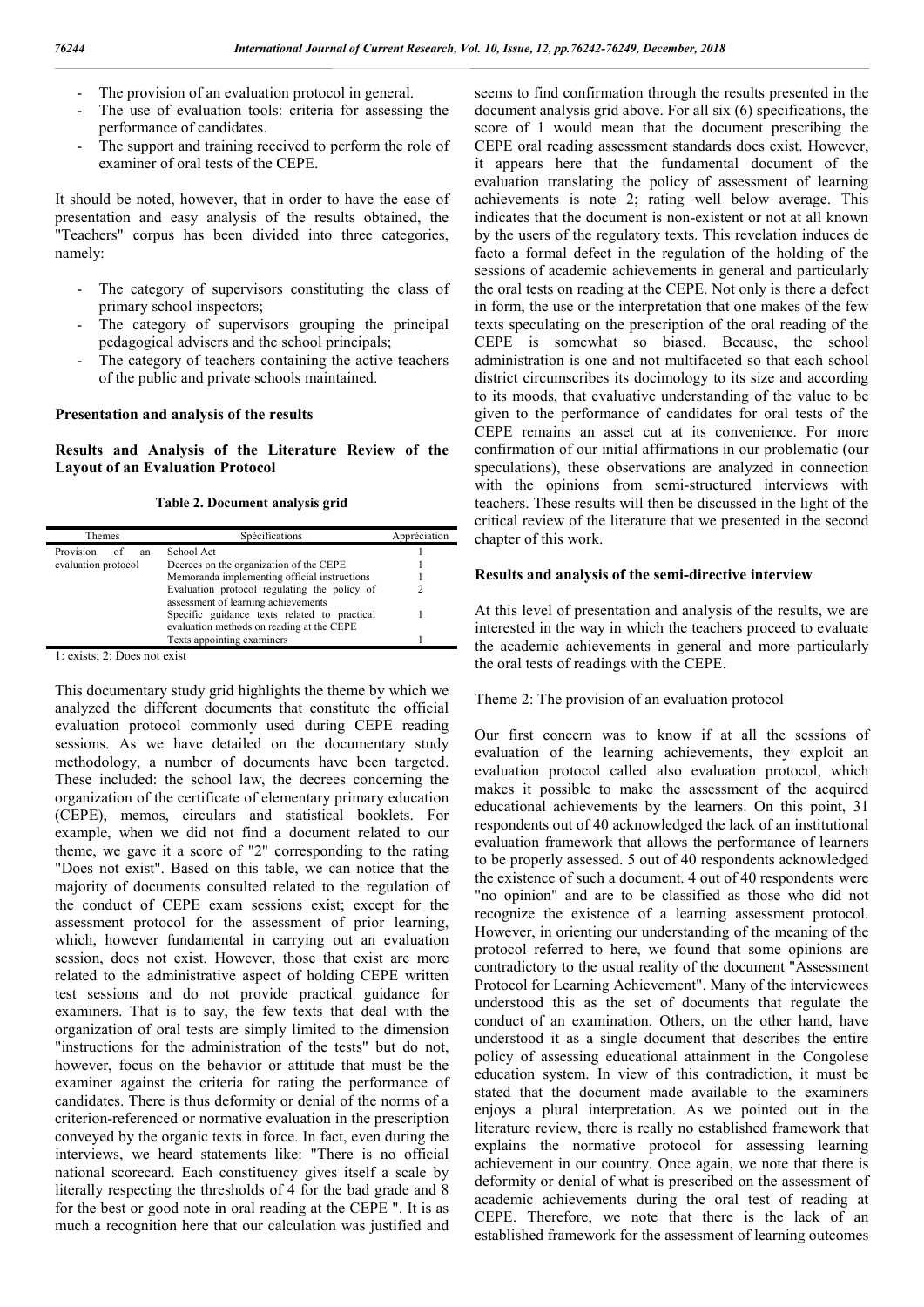for the simple reason that 31 individuals are unaware of the existence of this document and 4 others have remained without opinion. When it finally came to know with which tools of rating the performances of the candidates are evaluated, the following configurations have been noted:

*a - Category of Inspectors:* ICCS and ICAP

- -2 Chief Electoral Inspectors (ICCS) and 8 Inspectors in charge of educational activities (ICAP) recognize recommending the use of a scoring or rating scale;
- No ICCS refers to the experience of other school entities versus 2 ICAPs that sometimes use it - 1 ICCS and 4 ICAP sometimes encourage personal initiative examiners.

# *b - Category of Supervisors:* CPP and School Directors

- 10 supervisors recommend the use of the rating scale;
- 2 educational advisers recognize recourse to the experience of other school entities;
- 3 main pedagogical advisers, arouse the use of the personal initiative of the examiners.

# *c- Category of active public school teachers*

- all 20 teachers acknowledge having received as a recommendation from the hierarchy: the use of the rating scale to rate the performance of the candidates in oral CPCE;
- 11 teachers (6 public teachers and 5 private teachers) claim to use the experience of others as shown by 1 CPP.
- 7 teachers use their personal initiative to record the performance of candidates These results constitute proof confirming our assumption on the rating of the performances of the candidates which is done according to the personal mood and that the management of the sessions of oral test of reading know a sectoral organization justifying by the fact that the scale used during oral sessions is often the one initiated by the college of inspectors and pedagogical advisers of a given school district and therefore that this protocol is specific to each constituency. It is therefore important to stress that teachers evaluate reading without a prescribed protocol and use their mood in CEPE oral examinations.

Finally, theme 2: "The layout of an assessment protocol", overall we find that viable standards for a fair judgment of the performance of candidates at the end of the primary education cycle are not taken into account as required by the docimological prescription. This proves once again that the situation of the evaluation of the oral reading of the CEPE is far from meeting the expectations of a normative evaluation as we translate it into the following observation:

- The examiners in their judgment do not have not a prescribed assessment protocol that may help them make a valid, reliable and relevant judgment about the performance of a candidate;
- The examiners refer to their own personal experience in assessing the reading of the certificate elementary primary education (CEPE);

examiners do not use standard tools to assess candidates' oratory performances.Theme 3: The use of evaluation tools (Criteria for assessing the performance of candidates).

**Theme 3 of our study sought to highlight specific indicators for the use of evaluation tools in the performance of candidates**; tools understood as: criteria for assessing the performance of candidates.

Thus, when we are interested in the basic criteria used to rate reading, the majority of respondents stated that they use as an indicator the respect of punctuation, the speed of reading and the pronunciation or diction of words or sentences. These comments corroborate with the elements resulting from the analysis of scorecards that they use and that can be found in the school records of some primary school principals. These comments also emphasize that the examiners base their judgment on the situation previously experienced by them and that serves as a reference for them to interpret the evaluation. Moreover, apart from the identity protocol which is only a normal act, no room for maneuver is left to the initiative of the candidate to choose the textbook and the text at his convenience so that ultimately the reviewer serves only as a "censor-evaluator" of the candidate's work. This leads to the conclusion that the modalities of participation in the CEPE's oral reading test lack the required objectivity and the candidates work in somewhat unsuitable conditions for a summative evaluation situation that one would like to be "successful". Everything seems to be "imposed". This aptitude of management of the modalities of participation in the oral test of reading at the CEPE puts the candidate in a state of perceptible frustration. In other words, until then, no particular attention is paid to the choice of criteria, indicators and specific weighting inherent in oral examinations of the CEPE.

## **Theme 4: The support and training received to perform the role of examiner of CEPE oral tests**

After the deployment of the interview protocol on the accompaniment and training received to perform the role of examiner during the oral tests of the CEPE, when we were interested in the training of examiners in the technique of oral examinations at the CEPE, many of the opinions collected showed that the examiners are not trained as such in the technique of oral examinations of the CEPE. They are rather informed about the course of action for the success of the session. According to some officials and even some teachers, a preliminary interview to the examination is organized. Regarding what the official instructions say to accompany you in your task as an examiner, almost all the people surveyed presented us with a document called "Vade mecum" in which are recorded the official guidelines that specify what is to be observed as a guideline for the assessment of learning achievements. In addition to the document "Vade mecum", the interviewees also mentioned the existence of a "Code of supervision, control and evaluation" which, in the same spirit as the Vade mecum, guides the teaching behavior to be displayed, when we are in the situation of assessment of learning achievements. Some wise went a little further and revealed that there is a new document initiated by INRAP entitled: "Institutional framework of the assessment of learning achievements and teachers", document designed since 2006 with the support of Praebase, but not yet available to users at school. Despite the presence of documents revealed, the reality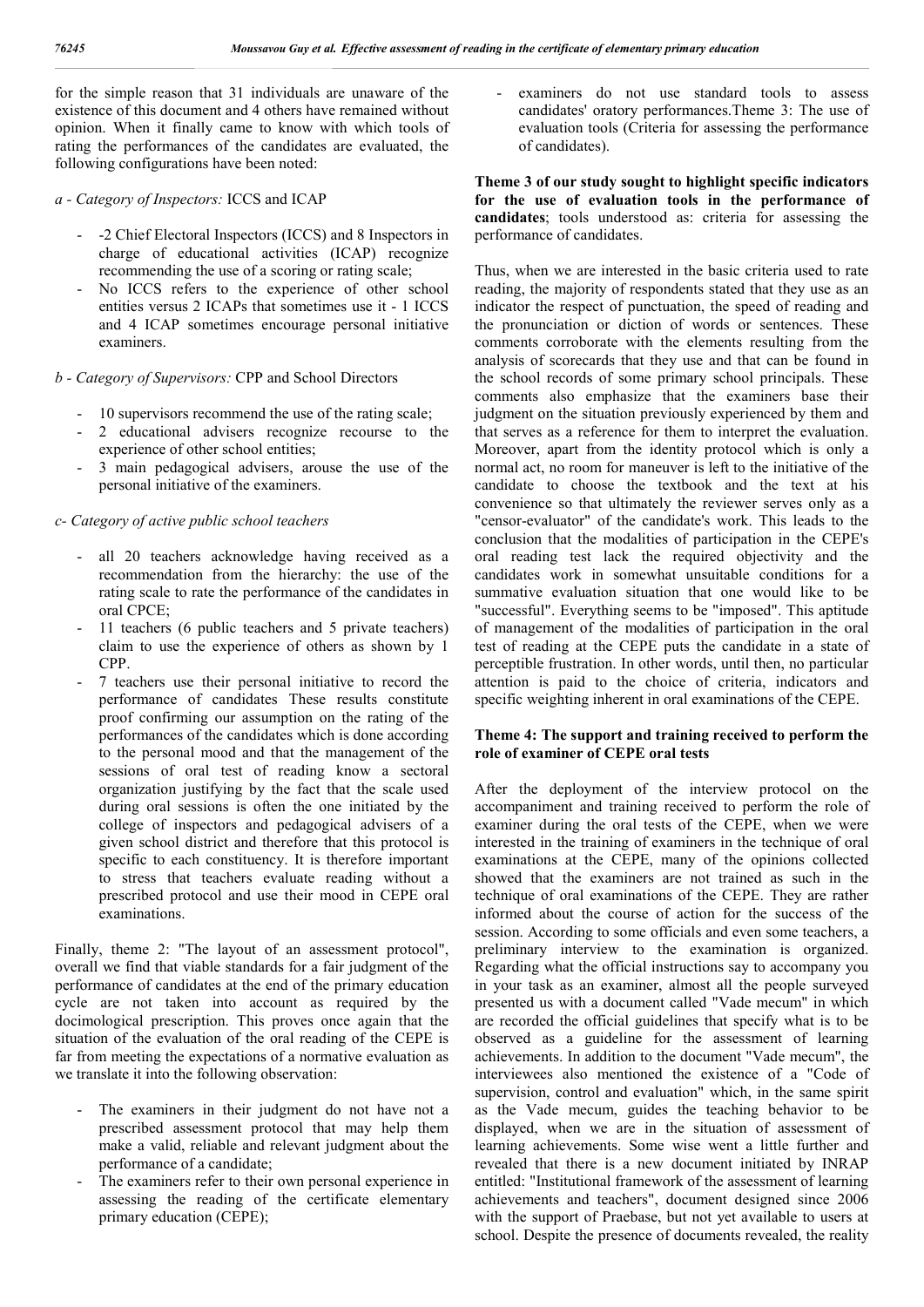of the oral examinations of the CEPE is not based on the scrupulous application of the recommendations advocated by these institutional documents. In view of the opinions gathered on this fourth theme, it is important to point out that, despite the presence of a number of official documents which are supposed to guide the conduct of the examiner during the course of the session of oral reading tests at the CEPE, the examiners teachers enjoy a freedom of action contrary to the normative will of the course of a session of oral tests at the CEPE.

# **SYNTHESIS OF THE RESULTS**

Our study focused on four (4) topics, namely: the personal and professional path, the layout of an evaluation protocol, the use of the tools of evaluation, coaching and training received to perform the role of examiner of the CEPE oral tests. Since the first theme was not analyzed, we analyzed three (3) themes. By comparing the results of our different approaches (documentary analysis and semi-directive interview), we have shown that the oral test of reading CEPE is not based on an officially prescribed evaluation protocol (theme 2: the provision of an evaluation protocol). This proves that the assessment of candidates' performance is subject to the whims of the examiners. Next, in theme 3 on the use of evaluation tools, we have shown that most of the tools used in the oral evaluation of the reading at the CEPE are tools built according to the pedagogical will of each school district; therefore tools not prescribed by the official and non-standard instructions. In these circumstances, we cannot claim to be relevant to the marks obtained by the candidates after their performance. Finally, speaking of the accompaniment and the training received to claim to be an examiner of the oral tests of reading at the CEPE, theme 4; it has been established that the choice of examiners is on the basis of criteria borrowed from subjectivism, because they do not faithfully reflect the relevance and the reliability of the selection of teachers to retain.

In addition, it has been shown that, as an accompaniment, teachers assigned to the oral tests of reading receive only oral instructions through an interview. No training in the techniques of pedagogical evaluation is therefore made for them before undertaking the work of the passing of the oral tests of reading to the Certificate of Primary Elementary Studies (CEPE). Any proportion of reserve respected, the concordance of the opinions collected should be summarized in these terms as prescribed by the Official Instructions. However, knowing the purpose of the CEPE exam, the examiner must observe a number of principles such as: require the School card to access the exam room, notes will be 4 to 8, do not give 9 and 10, given that these notes will have repercussions on the dictation, then note 8 should be given he who reads well: - The reading relates to 2 to 3 paragraphs; 2 lines are enough, avoid the arbitrary notes to the absentees, because these notes count for the ordinary CEPE ". But the reality lived throughout our investigation by semi-directive interview, summarizes through the following observations: the choice of reading text taken from the single reading manual is random, in practice, the candidate reads aloud a few lines according to the examiner's directions, the score obtained is not made public to the person concerned, the notation is random and is made according to the mood of the examiner, the criteria selected are: the flow, the pronunciation and the comprehension of the reading text.

## **DISCUSSION**

#### **Reminder on research variables**

The main research question was: What reading assessment practices are adopted by elementary school teachers during the oral examinations of the elementary primary school certificate (CEPE)? As a priori to this question, a hypothesis was emitted: Primary school teachers do not adopt normative practices of the evaluation of reading during the oral tests of the certificate of elementary primary studies. To conduct our investigation in order to obtain confirmation or refutation at our presentiment, we have added two operational hypotheses, which operational hypotheses served as a beacon for the creation of our research tools: the study or the documentary analysis and the interview semi-directed. Our first operational hypothesis was that primary school teachers evaluate reading without a prescribed protocol. This evaluation modality being proven accurate through the analysis of the results resulting from theme 2, allows us to remember here that we had thought just by formulating such an anticipated response. In particular, relying on the conceptual framework mentioned in the second chapter of this thesis, the results of the investigation as well as the analysis of various documents related to the evaluation protocol, this operational hypothesis was confirmed since the evaluation protocol prescribed for the needs of judgment of the performances of the candidates does not exist. not. According to the information gathered from the teachers maintained the Scoring Scoring tool that is used during reading assessment sessions is not a standard tool in all school districts in our country. That is to say otherwise that they use their mood during oral tests. This first operational hypothesis was thus validated. With regard to the second operational hypothesis, it stipulated that the teachers of the primary school In this regard, it is clear from our interview sessions that, professionally speaking, the teachers often committed to the assessment test of the knowledge and skills of the reading candidates at the oral sessions of the CEPE, only receive oral instructions in a preparatory interview held in each school district. The criteria for validation of the performances of the candidates who are advised to them are limiting to the point where they evaluate only a part of what normally should be evaluated so that the candidate feels deserved or not his title of "Titus with the CEPE". In light of the opinions collected, the relevance, viability and reliability required in the fair assessment of candidates' achievements are not reflected in the assessments made by the examiners. This second operational hypothesis is also validated. Also, referring to our critical review of literature, we found that a single theme was similar to ours. In this deductive perspective, we analyzed the work of Raphaël Nky (2004) who looked at the evaluation in end of primary cycle at the level of the selection of the candidates who aspire to continue their school curriculum at the secondary level. In his conclusion, he came to deduce that the competition is an evaluative practice that does not allow the Congolese child, who wants to develop and develop intellectually, physically and morally, to easily access the first level of secondary education. The fundamental reason for this conclusion is that the competition only validates part of the learning achievements of the learner who completes his primary cycle. Compared with the work of that author, we have also been part of the dynamic that scrutinizes school hazards looming at the end of the primary education cycle. With the only difference, we looked at this primary exit not at the level of the selection, but rather under the docimological angle of the certification.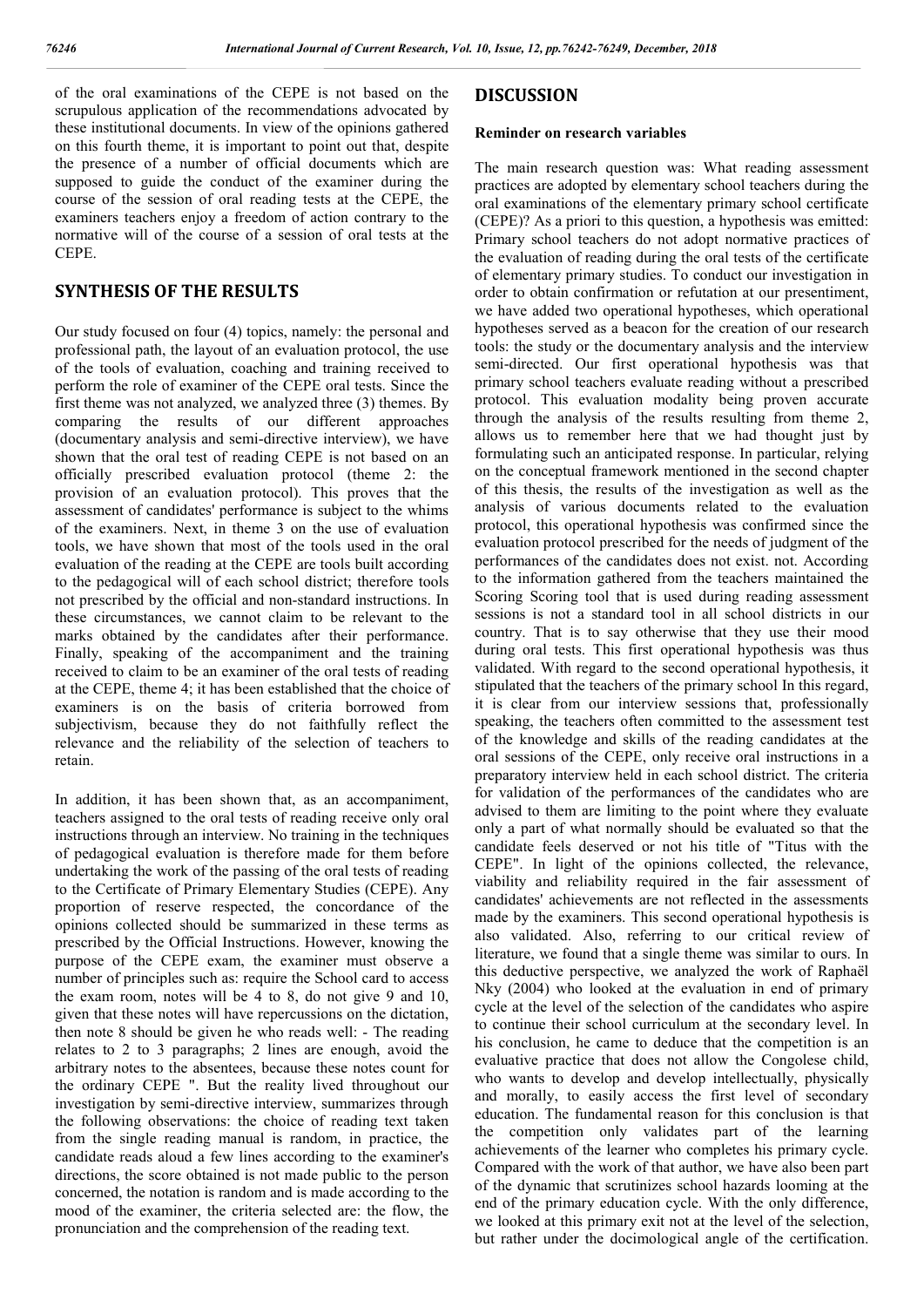Selection and certification are two pedagogical actions that lead to the exclusion of schooling if we do not take it keep. Also, for both selection and certification, the use of performance appraisal tools is still required. As a result, in connection with the work of Raphaël Nky (2004), the theme is particularly at the crossroads, because the same conditions that it required to better judge the relevance of the validation of acquired achieve at the end of the primary cycle turn out to be ours too. His concern comforts us in that the same docimological dynamic that governs the feasibility of the competition is the same one that governs the certification of academic achievements that we wanted to demonstrate through our study. As a result, given the confirmation of our assumptions operational and proven similarity with Raphaël Nky's work, we can affirm that our main research question, as well as our main hypothesis here find their confirmation. In conclusion, it is therefore true that between the prescribed on the practice of assessment of reading at the Certificate of Elementary Primary Studies and the reality of the practice of certification evaluation in the field, there is a proven gap. In the end, when we had speculated a priori in our problematic, we stressed that: "... Although made according to the conditions that fall under the Official Instructions (IO), the evaluative practice found during the oral test of reading (expressive ) is outside the legal norms. The learner submitted to the test repeats in a few minutes (2 to 3 minutes most often) with frustration in front of a text which is proposed to him and whose length sometimes is not specified. In the end, depending on the mood of the examiner, a fortuitous note is assigned to him without a real basis of notation. Most often, only grades ranging from 8 (for the so-called good reading) to 4 (for the bad reading) determine the level of reading performance acquired by the learner throughout his / her learning time from reading to primary. The scoring is done without a proven grid of scoring ", we were right, because what is proven after analysis and interpretation of the results rightly confirms our supposition.It remains for us to conclude and make suggestions with respect to the results. obtained.

#### **Conclusion**

The aim of this dissertation was to analyze the reading assessment in the certificate of Primary and Elementary Studies (CEPE). Its ideal is to provide the scientific community with a subsequent input on the evolution of evaluation policy in a nation's education system. Thus, the culture of the assessment of learning outcomes cannot have a strong foundation without the influence of a wisely structured education policy. This was the scientific concern that guided the objectivity of this research. To educate, teach, learn and evaluate are the key words that characterize pedagogical action at school. We educate, teach and learn in order to train a complete man, able to take charge and be useful to others and in society. However, having capitalized on a body of practical knowledge through life and for life, one must prove that one has learned. One is truly considered a complete man only when the relevance of the capital of acquired achievements has been argued. It is in this context that we have located this work in a deductive research paradigm that has led us to understand with pertinence the didactic visibility of "an approach that makes it possible to make a judgment on the skills developed and the knowledge acquired in order to to make a decision and to act ", as it is realized in the concrete of the pedagogical action at the exit of the primary cycle. As we have mentioned throughout our work, the evaluation of reading has a gap in the practical

reality of its implementation. The prescribed and the real of the field do not complement each other in a normative symbiosis. To this end, we have shown how difficult it is to reconcile the prescribed and the real once and for all in a matrix that unites in a whole the political theory of the evaluation action to the docimological practice of the educational field. Evaluating reading in the Elementary Primary Education Certificate requires good training in the culture of evaluation and the mechanisms that underpin its implementation in the field. It is therefore inaccurate in this logic to believe that one can objectively validate all the achievements made in learning the mechanisms of reading throughout the primary cycle by focusing only on its docimological peculiarity symbolized by a minimum of three criteria, such as:

- Respect for punctuation;
- The rate of reading;
- Pronunciation or diction of words or sentences.

One learns to read to communicate a written message, understand the message read and translate the message read with expression. The results of this study have shown that the assessment of primary school certificate reading is not conducted in such a way as to link the prescriptive normative with the actual practice of the field. In addition, instead of just casually ignoring the anathema on examiners who use their moods to validate the candidates' performance, the important thing is also to emphasize that without adequate training one can not claim to obtain any other docimological behavior. than the one decried in our work. Continuing education of teachers and the encouragement of self-training in the practice of the assessment of learning outcomes are thus the safest means for the practical conditions of achieving an "orthonormed" organization (an organization with a standard equal to unity) of the decent evaluation of reading. Acting on the communication and training of teachers committed to the exercise of the role of examiner remains a socio-professional endorsement for the managers of the Congolese education system. They must take into account the expectations of the teachers in the oral examinations at the CEPE. This is the point of close supervision that would place teachers in a permanent listening dimension to the culture-based learning needs of the assessment of learning outcomes. It is only with this professional impetus that one would aspire to realize the good behavior to be maintained in the application of both written and oral evaluation actions of educational achievements. Administrative communication or training actions for the profession of assessor must be adapted to the administrative specificities (regulation of evaluation actions by updated legal texts) and to the universal scoring or validation of school performance. The mission of both the system managers and the directors of the process of judging the skills developed and the knowledge acquired must bear a particular stamp bearing the values to be promoted in the decision-making and in the action which underlies the implementation of the decisions taken. In order to enable learners to "continue their schooling in college, but also to fit directly in life ... and to better live his personal project, to manage his health, and his family, to assume his civic responsibilities, to contribute to a culture of peace and to prosper in economic actions "as recommended by the goals of primary school, the evaluation as a whole and particularly that of reading at the end of the learning of the mechanisms that characterize it, must indeed focus its action certifative on the following pedagogical skills: - support a conversation from a question-answer game without complex or frustration - to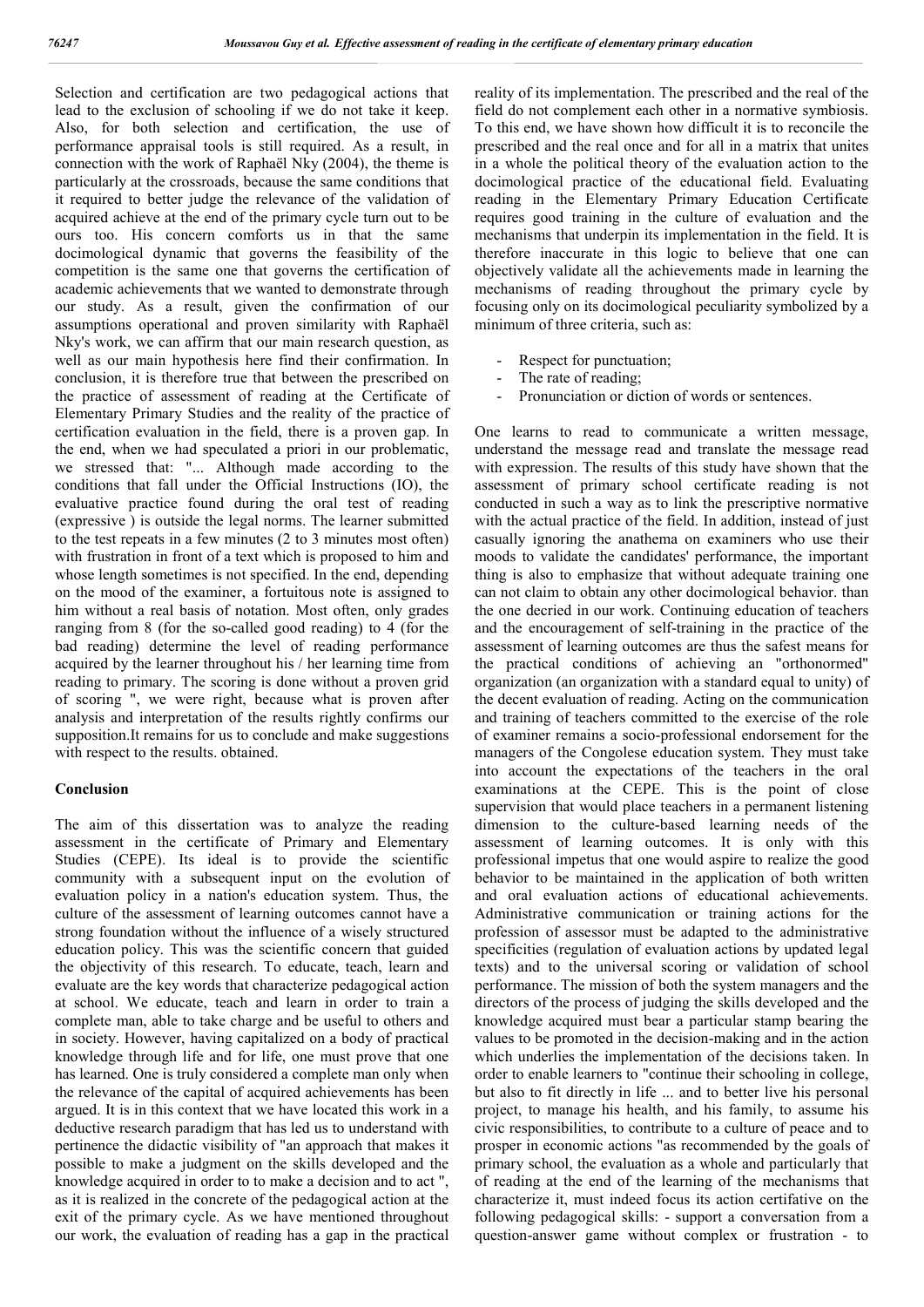listen and react in a consequent way to questions relating to life - to read with ease various written supports - to react in a consistent way to the messages read. Thus, one would judge the consolidation of the linguistic skills developed once at the end of the elementary school curriculum. Such a hands-on vision of managing the reading assessment process at the elementary school certificate is possible and can draw on some of the suggestions we made in Section 3 to eradicate the gap between the prescriptive which governs the assessment of prior learning and the reality of the criterion-referenced practice of reading assessment at the elementary primary school certificate (CEPE).

#### **Suggestions**

**1. Towards the scientific community of assessment of learning achievements:** Evaluation is the very recognition of the value, the quality of an educational system. It must be a primary concern in determining the educational policy of a nation. That is why, even if the theories of validation of prior learning appear disconcerting in their interpretation and application, the human resources managers of the education sector must act in the sense of making available relevant, viable and reliable tools in the process of In short, the teacher therefore only needs to be supported, trained, and oriented in his pedagogical action so that he fervently gets involved in performance-based management. For him to do it with satisfaction of all, he asks only to have close to his action an established framework which prescribes what he will have to do. John G. Hibben (1933), American thinker advise us to elsewhere: "To educate a man is to put him in a position to face all the situations of life" And Herber Spenser (1933) to go further: "The great goal of education is not not to know it, but the action." So, think about developing a valid evaluation policy; a policy that will enable the teacher to cope with all situations of pedagogical practice and will also enable him to act.

**2. In the short term**: Given the importance of the first diploma of the school curriculum of the Congolese learner who is the CEPE, given the legitimacy of the values that lie in the learning of the mechanisms of reading, given the docimological rigor that wants the dynamics of evaluation that would value what has been taught and taught well, it is important, in a context where the evaluation of the results obtained guide decisions, that the development of an evaluation system ( evaluation protocol) is an imperative to facilitate the measurement, judgment and interpretation of school performance achieved at the end of the primary education cycle. This protocol based on a scoring grid (as suggested in the appendices) will be used to validate school performance in a meaningful way. This grid will have to take into account as a criterion all the general objectives intended for the learning of the reading mechanisms, instead of being limited to the specifications of the said objectives; specifications are only faith in performance indicators. In addition, evaluation is also an educational tool that allows the user to question himself, it is necessary to adopt a training plan for examiners committed to management. Oral examinations of the CEPE. We are not unaware that continuing education helps pedagogical actors, but making it sustainable would be beneficial for performance-based management (RBM). Thus, given the precariousness of the initial professional training received in the assessment of learning achievements, seminars, conferences and continuing education are to be promoted and

perpetuated in a sustainable way in all constituencies of our school map. Modernize banks items to avoid trial and error in the evaluation practice. Especially in its dimension of archiving and modeling or standardization of the criteria of validity of an item. So think about computerizing all the services that deal with the processing of academic results in order to standardize all the actions to validate the school achievements.

**3 - To the examiners:** The evaluation of the learning achievements is a precious moment to realize the assessment of its actions carried out during a given period. It is the moment to judge oneself and to validate one's psychopedagogical contribution, its contribution in the construction of knowledge by the learners. This dual action should challenge them to improve the way they act and react to judgment in terms of the expected performance of learners. Instead of being content with previous experiences or using other non-standard models of validation of prior learning, we suggest that they: - develop their evaluation practice through sustained and targeted reading - use a intellectual curiosity in order to awaken the flame of the educational "wisdom" buried in their soul and conscience - To develop a spirit of equity when validating the performances of learners - To cultivate ardently the desire to go further to know more about evaluation techniques - not to expect everything from the hierarchical authorities and to develop his self-learning intuition so as to no longer validate academic achievements according to his moods; digital canvas; because nowadays, educational claustrophobia is no longer appropriate in a united world via the Internet. Today's teachers must no longer be ignorant of the benefits of the computer tool. They have the necessary assets to strengthen their skills. It is therefore important for teachers to make a strong commitment to participate actively in these activities in order to be competitive.

# **REFERENCES**

- Allal, L. 2007. Évaluation dans le contexte de l'apprentissage situé: peut-onconcevoir l'évaluation comme un acte de participation à une communauté de pratiques? dans M. Behrens (dir.), *La qualité en éducation,* Québec, Presses de l'Université duQuébec.
- De Ketele, J.M. 2000. Convergences autour des compétences. In C. Bosman, F.-M.Gérard and X. Roegiers (Ed.), Quel avenir pour les compétences? Bruxelles: De Boeck.170 pages.
- De Landsheere, G. 1974. Évaluation continue et examens. Précis de docimologie.(3e édition) Bruxelles-Paris: Labrador-Nathan.
- Huberman, M., et Miles, M.B. 2003. Analyse des données qualitatives Paris: De Boeck, 2e éd.
- Jonnaert, P. 2002. Compétences et socioconstructivisme. Un cadrethéorique. Bruxelles: De Boeck.
- Jorro, A. 2000. L'enseignant et l'évaluation. Paris : De Boeck Université.
- Mokoko R.P. 1999. Des intentions pédagogiques à l'évaluation scolaire. De la didaxologie aux compétences évaluatrices*.* Presse de l'Université du Québec à Montréal. 157 pages
- Moussavou, G. 2015. La professionnalisation par l'expérience des enseignants sans formation initiale au Gabon. Paris : L'Harmattan. 279 pages
- Nky, R. 2014. Place et rôle de l'évaluation de fin de cycle dans le système éducatif congolais. Cas du concours d'entrée en